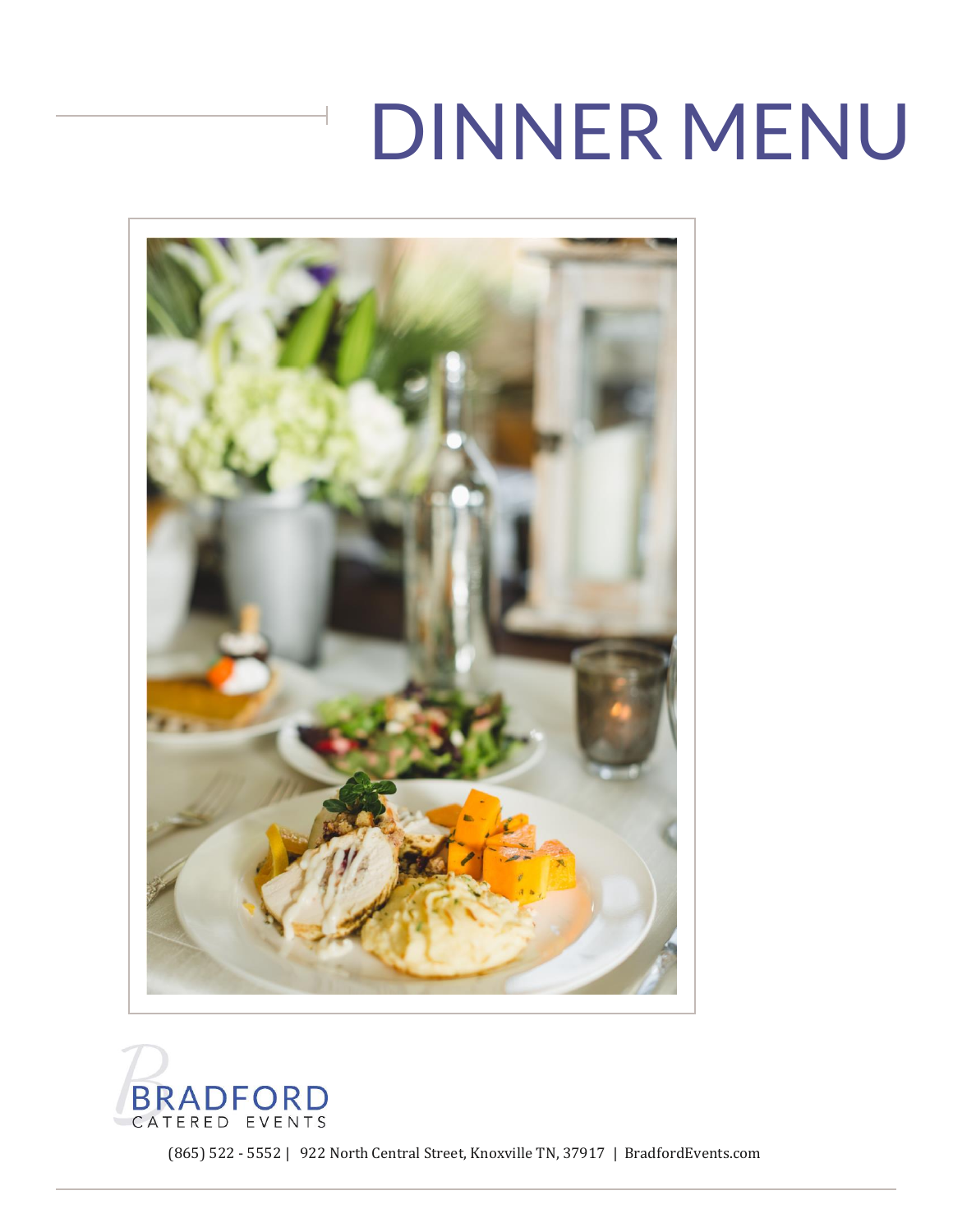choice of salad, bread, meat, starch and vegetable

| salad                    |                                                                                                          |
|--------------------------|----------------------------------------------------------------------------------------------------------|
| <b>CAESAR SALAD</b>      | Crisp romaine lettuce with seasoned croutons, parmesan cheese and a creamy<br>House-made Caesar dressing |
| <b>GARDEN SALAD</b>      | Fresh iceberg lettuce with a variety of sliced vegetables and your choice of two<br>dressings            |
| <b>MIXED GREEN SALAD</b> | Spring mix greens with your choice of fruit, nuts, cheese, and two salad dressings                       |
| <b>FRUIT SALAD</b>       | Freshly cut mixed seasonal fruit                                                                         |
| PASTA SALAD              | Multi-colored rotini pasta tossed in a zesty Italian dressing mixed with seasonal sliced<br>vegetables   |



bread

HOMEMADE POTATO ROLLS Prepared, proofed, and baked in-house. Basted with butter and served fresh BUTTERMILK BISCUITS Soft, flaky, and delicious PIMENTO CHEESE BISCUITS Southern homemade pimento cheese baked into freshly prepared biscuits SWEET POTATO BISCUITS Our famous sweet potato biscuits - sweet potato, brown sugar and butter baked into a delicious, flaky biscuit GARLIC CHEESE BISCUITS Our classic buttermilk biscuit brushed with a garlic butter and loaded with cheese CLASSIC YEAST ROLLS Traditional soft dinner roll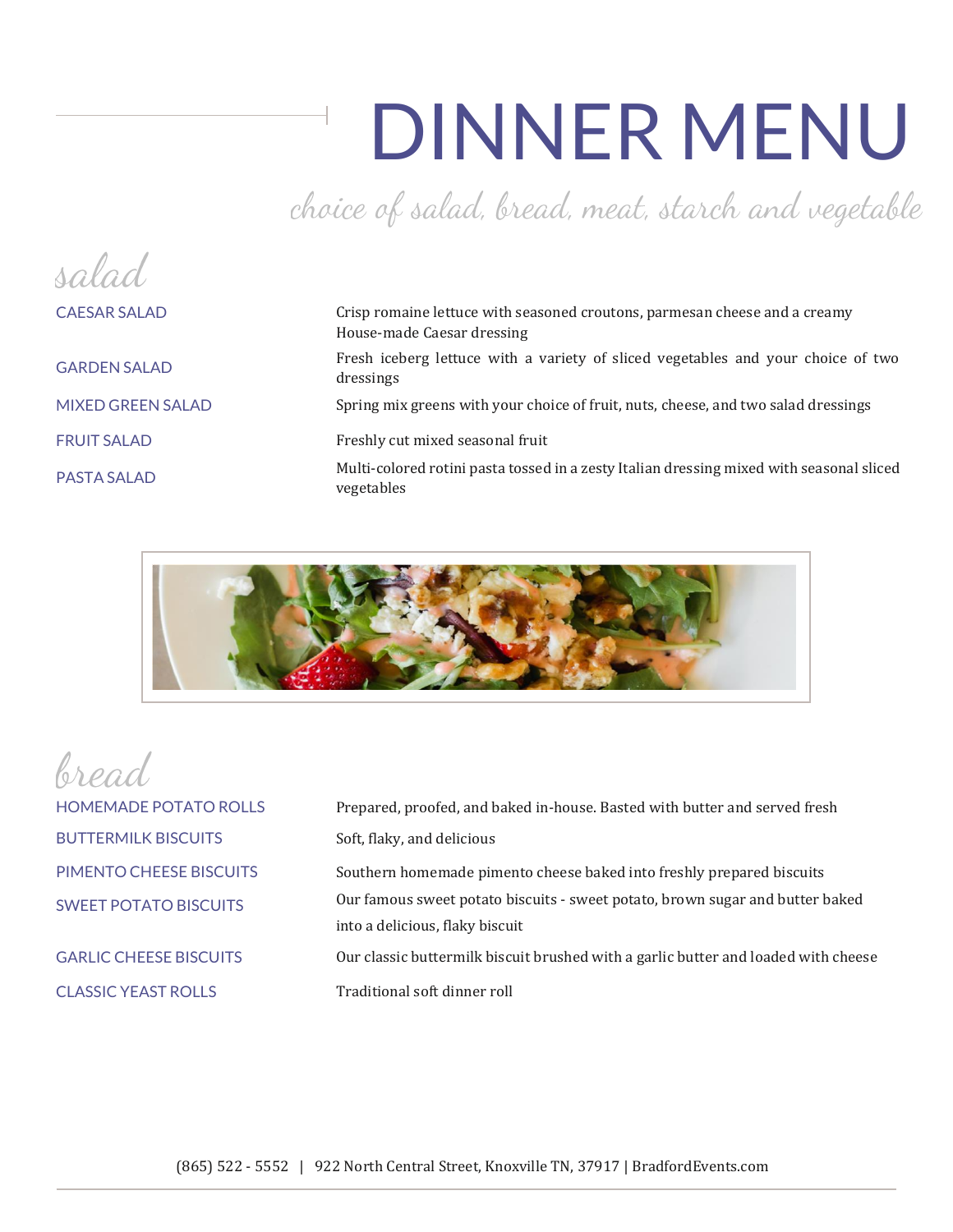choice of salad, bread, meat, starch and vegetable

| mea                                                 |                                                                                                                                        |
|-----------------------------------------------------|----------------------------------------------------------------------------------------------------------------------------------------|
| *SLICED TOP ROUND OF BEEF                           | Oven roasted top round of beef with a hearty brown gravy or au jus                                                                     |
| <b>PULLED POT ROAST</b>                             | Slow roasted. accompanied with succulent new potatoes, carrots, and celery                                                             |
| <b>ROASTED CHICKEN BREAST</b>                       | Lightly marinated chicken breast baked to perfection and lightly glazed                                                                |
| <b>CHICKEN CORDON BLEU</b>                          | Tender white meat chicken rolled with swiss cheese and smoked ham. Lightly<br>breaded and oven baked and topped with a choice of sauce |
| <b>CRANBERRY</b><br><b>STUFFED CHICKEN</b>          | Chicken breast stuffed with a classic cranberry cornbread stuffing, topped with a<br>choice of sauce                                   |
| <b>CHICKEN FLORENTINE</b>                           | Chicken breast stuffed with a creamy spinach blend and covered in a choice of sauce                                                    |
| <b>CHICKEN MARSALA</b>                              | Lightly breaded chicken breast pan seared with marsala wine and mushroom sauce                                                         |
| <b>HAWAIIAN CHICKEN</b>                             | Marinated grilled chicken breast served with a pineapple glaze                                                                         |
| <i><b>*OVEN ROASTED</b></i><br><b>TURKEY BREAST</b> | Oven roasted turkey breast, sliced, and served with a turkey gravy                                                                     |
| *HONEY GLAZED HAM                                   | Tender ham basted with a honey glaze, served sliced                                                                                    |
| *BROWN SUGAR CRUSTED<br><b>PORK LOIN</b>            | Slow roasted pork loin, sliced, served alongside a seasonal fruit chutney or salsa                                                     |
| <b>GRILLED CHICKEN</b>                              | Tender chicken breast grilled to perfection                                                                                            |
| <b>CHICKEN PICATTA</b>                              | Lightly breaded chicken breast pan seared with picatta sauce                                                                           |
|                                                     |                                                                                                                                        |

\* Could be done at a carving station

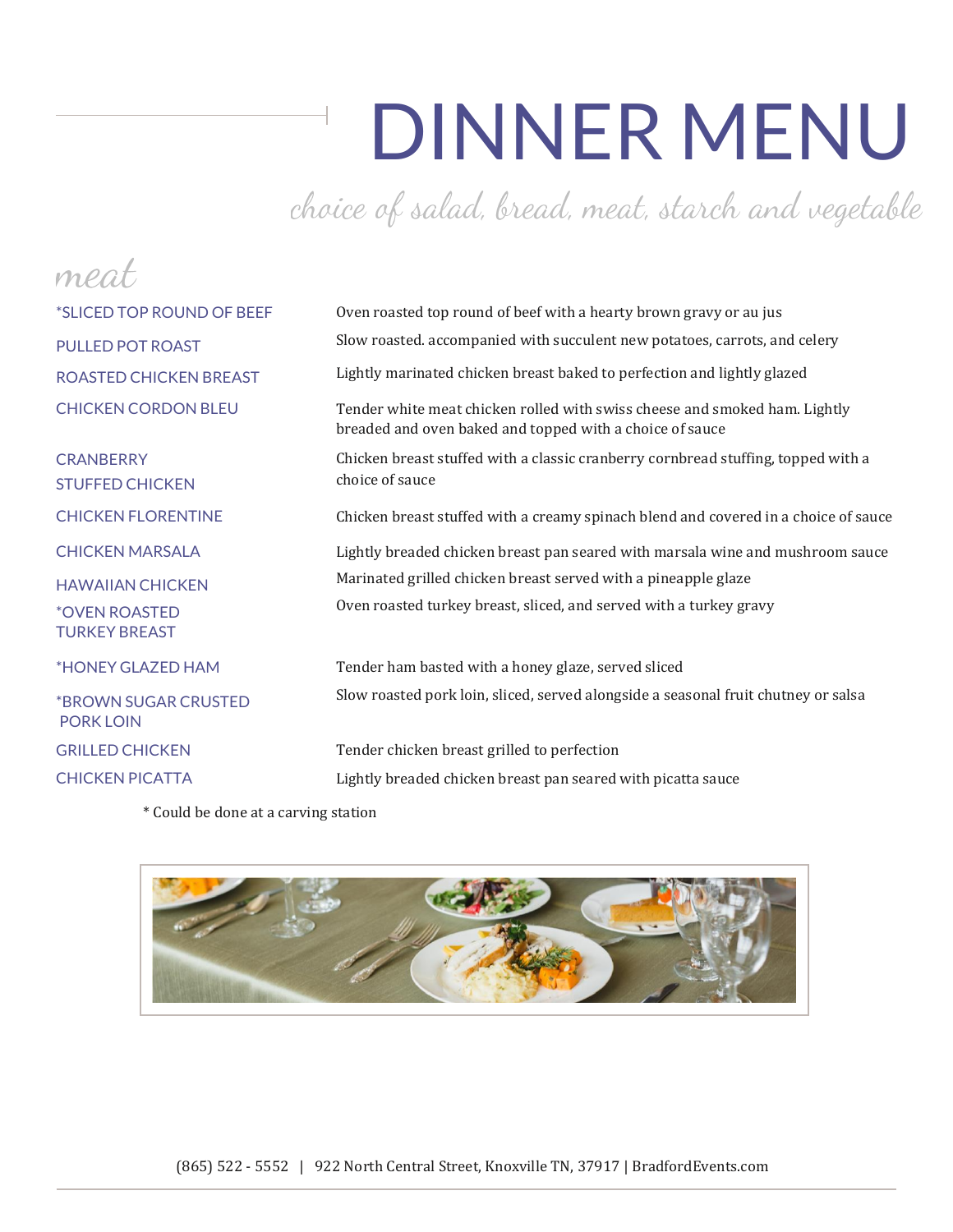choice of salad, bread, meat, starch and vegetable

| starches                            |                                                                                           |
|-------------------------------------|-------------------------------------------------------------------------------------------|
| <b>COMPANY MASHED POTATOES</b>      | Idaho potatoes are peeled, boiled, mashed, and blended with butter and sour cream         |
| <b>GARLIC MASHED POTATOES</b>       | Idaho potatoes are peeled, boiled, mashed, and blended with butter and garlic             |
| <b>HASHBROWN CASSEROLE</b>          | Rich, creamy, and cheesy shredded potatoes and baked to golden brown                      |
| <b>MACARONI AND CHEESE</b>          | Elbow macaroni pasta is blended with natural sharp cheddar cheese and melted              |
|                                     | into a smooth, creamy sauce                                                               |
| <b>WHITE CHEDDAR MACARONI AND</b>   | Elbow macaroni pasta is blended with white cheddar cheese and melted                      |
| <b>CHEESE</b>                       | into a smooth, creamy sauce                                                               |
| <b>MIXED WILD RICE</b>              | Fluffy long-grain wild rice blended with a mix of herb seasonings                         |
| <b>WITH HERB SEASONINGS</b>         |                                                                                           |
| <b>RE-STUFFED BAKED POTATOES</b>    | Baked potatoes stuffed with sour cream, butter, chives, and topped with cheddar<br>cheese |
| ROASTED DILL AND BASIL NEW          | Quartered new potatoes roasted, tossed in olive oil, dill, and basil                      |
| <b>POTATOES</b>                     |                                                                                           |
| <b>SCALLOPED POTATOES</b>           | Sliced potatoes in a smooth cheddar cream sauce                                           |
| <b>SWEET POTATO CASSEROLE</b>       | Classic recipe of sweet potatoes topped with a brown sugar and nut crunch                 |
| <b>TWICE BAKED POTATO CASSEROLE</b> | Our company mashed potatoes loaded with all your favorites                                |
| <b>CORN PUDDING</b>                 | Whole kernel corn prepared in a traditional southern way                                  |
| <b>CHEESE GRITS</b>                 | Smooth, homestyle grits blended with creamy cheese and butter                             |



(865) 522 - 5552 | 922 North Central Street, Knoxville TN, 37917 | BradfordEvents.com